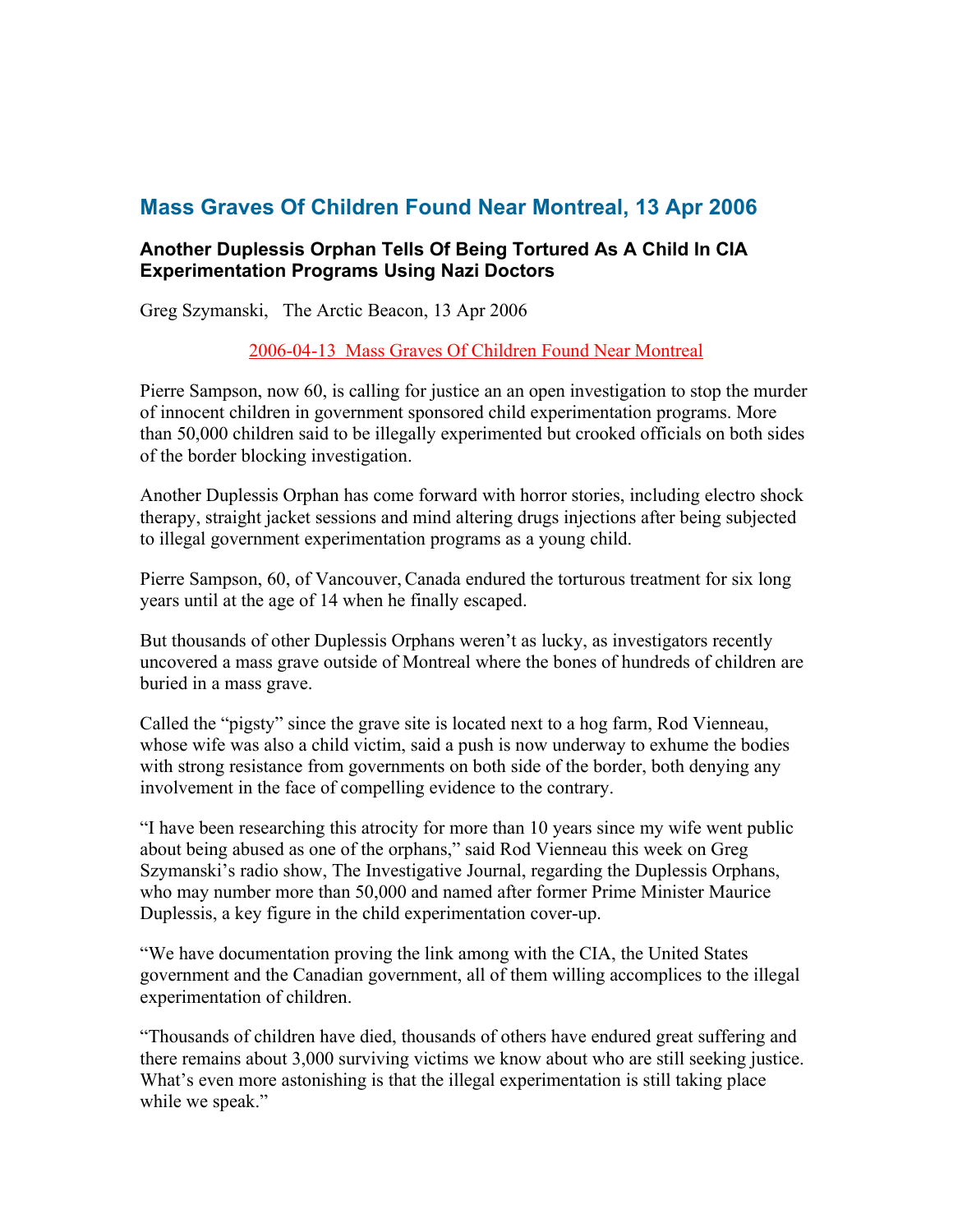Sampson, who went public for the first time in the United States on The Investigative Journal, is one of tens of thousands of children who were reduced to experimental guinea pigs by unscrupulous doctors, some known Nazi war criminals in a CIA program starting in the  $1950's$ 

Recently, a Canadian high court in 2004 awarded damages to adult mind control victims in a related case, pinning the CIA with responsibility as well as their unscrupulous doctors, including Dr. Ewin Cameron.

For a further look at Dr. Cameron's nefarious activities, a book called The Most Dangerous Game traces the history of top-secret CIA mind control operation MK-ULTRA: from the covert importation of NAZI scientists at the end of WWII, to the illegal brainwashing experiments conducted on the patients of psychiatric researcher, Dr Cameron

The same type of testing Dr Cameron and others performed on adults is now being traced to innocent children, as advocates for the Duplessis Orphans contend their evil knows no age limits.

Regarding Sampson's personal story, he said at the age of six he was transferred from a Catholic orphanage to a mental institution even though he was both mentally and physically sound as church and civil authorities overnight changed his paperwork, indicating he was mentally ill.

"After researching what happened," said Sampson, who also appeared this week on The Investigative Journal. "The Church made a deal with the government to turn over perfectly healthy children in return for money, giving the doctors the ability to experiment at will since we were all considered insane.

"To this day my records haven't been changed. Although I have never been mentally ill, my records still haven't been changed."

The link Sampson makes between the infiltrated Catholic Church and corrupted civil authorities is disturbing, indicating a consolidation of corruption not only in government but extending all the way to Rome and beyond.

According to Vienneau and Sampson, this inhumane treatment was accomplished with the full authority, cooperation and funding of the American and Canadian governments together with corrupted elements of the Catholic Church, one of the government's main suppliers of children used like experimental guinea pigs.

"I hope one day we can get justice and remove this evil element of people from the continent," said Vienneau. "How can we live in a society and trust a government who is killing our own children? These people will never admit to what they done and the only thing we can do is gather enough support among good people to have these corrupted leaders removed."

Vienneau also outlined what his main motives are in seeking justice for his wife,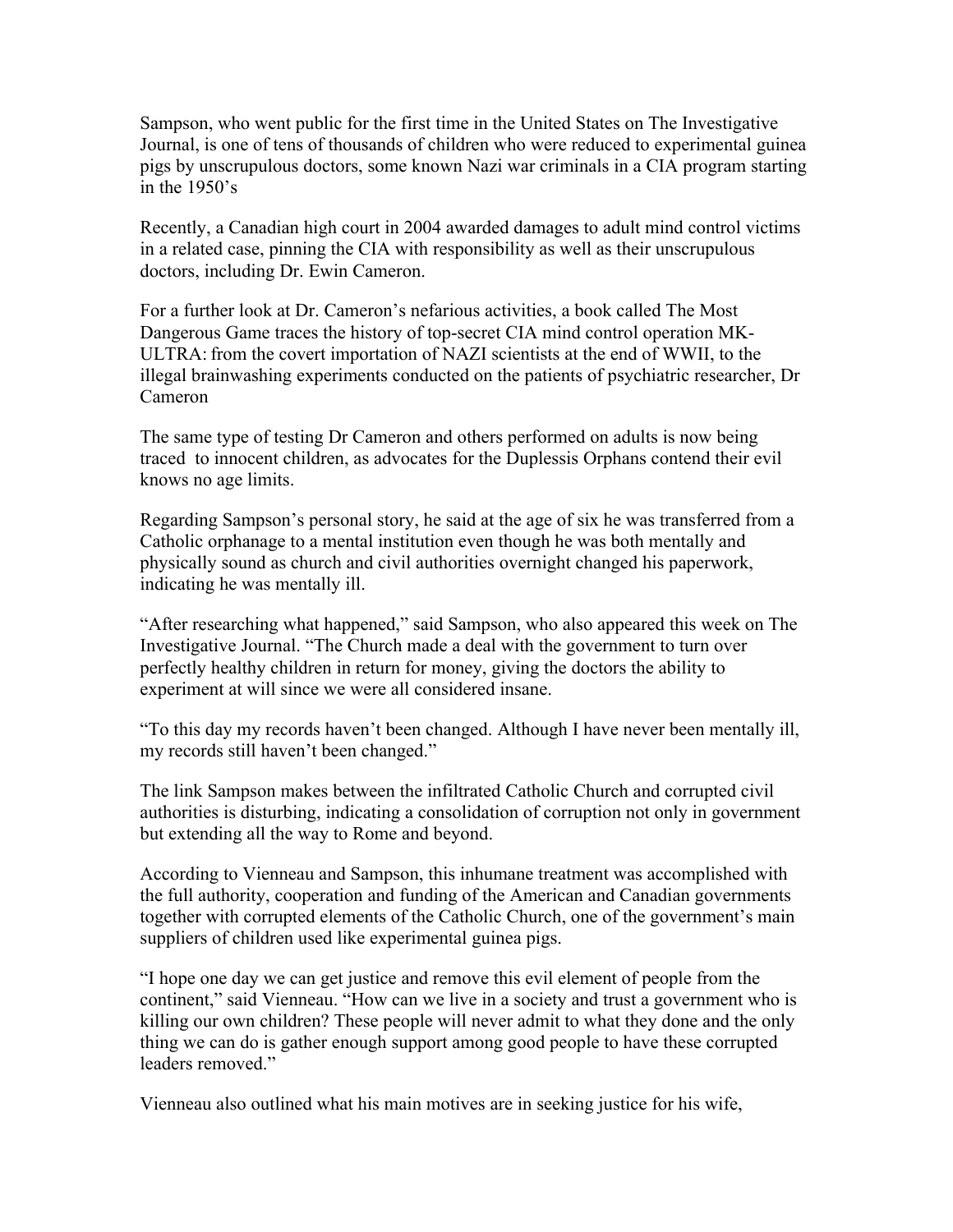Sampson and the many other children abused by the illegal experimentation programs.

"Criminal acts: Horrific criminal acts were done to thousands of innocent children here on Canadian soil ranging from murders, tortures; disappearance of children; lobotomy's and experimental drugs and falsely labeling thousands of innocent young children from 1935 to 1975 and nobody has yet been held accountable for these free criminal acts done to the Duplessis orphans.

 "Thousands of orphans were falsely labeled mentally ill, and today, this label still hangs heavy on the orphans shoulders, This label has not yet been erased, this alone is a criminal act.

 "The Quebec government, the College of Physicians of Quebec; the Roman Catholic church of Quebec; the Quebec Public Trustee;(Guardianship) and the federal government of Canada and America have not yet acknowledged the harm done to thousands of young children here in Quebec.

 "Constitutional Rights : The Quebec government took away the Duplessis orphans rights to defend themselves in a court of law since 1995, all though four members of parliament stated that the orphans could take a lawyer at any time for their case, but it has been 11 years now that many orphans have been trying to get a lawyer for their case but to no avail.

"Lawyer Daniel Lighter, told me flatly that the Duplessis orphans case is locked shut tight since over fifteen years. The Duplessis orphans have no Constitutional rights, it all boils down to a huge cover up."

For more informative articles, go to [www.arcticbeacon.com](http://www.arcticbeacon.com/)

Editor's Note: It's beyond the realm of human comprehension how newspaper owners in the mainstream lack the decency to mount an investigation for the memory of all the dead children and the many others who have suffered at the hands of corrupted politicians and church leaders.

By ignoring this story for more than five decades, major newspaper owners in the United States should be branded as co-conspirators along with the corrupted church leaders and politicians, who all march to the altar in lockstep every Sunday with the blood of the Duplessis Orphans dripping from their dirty hands.

Greg Szymanski

13 Apr 2006

art54

### **No apology for Duplessis' Orphans**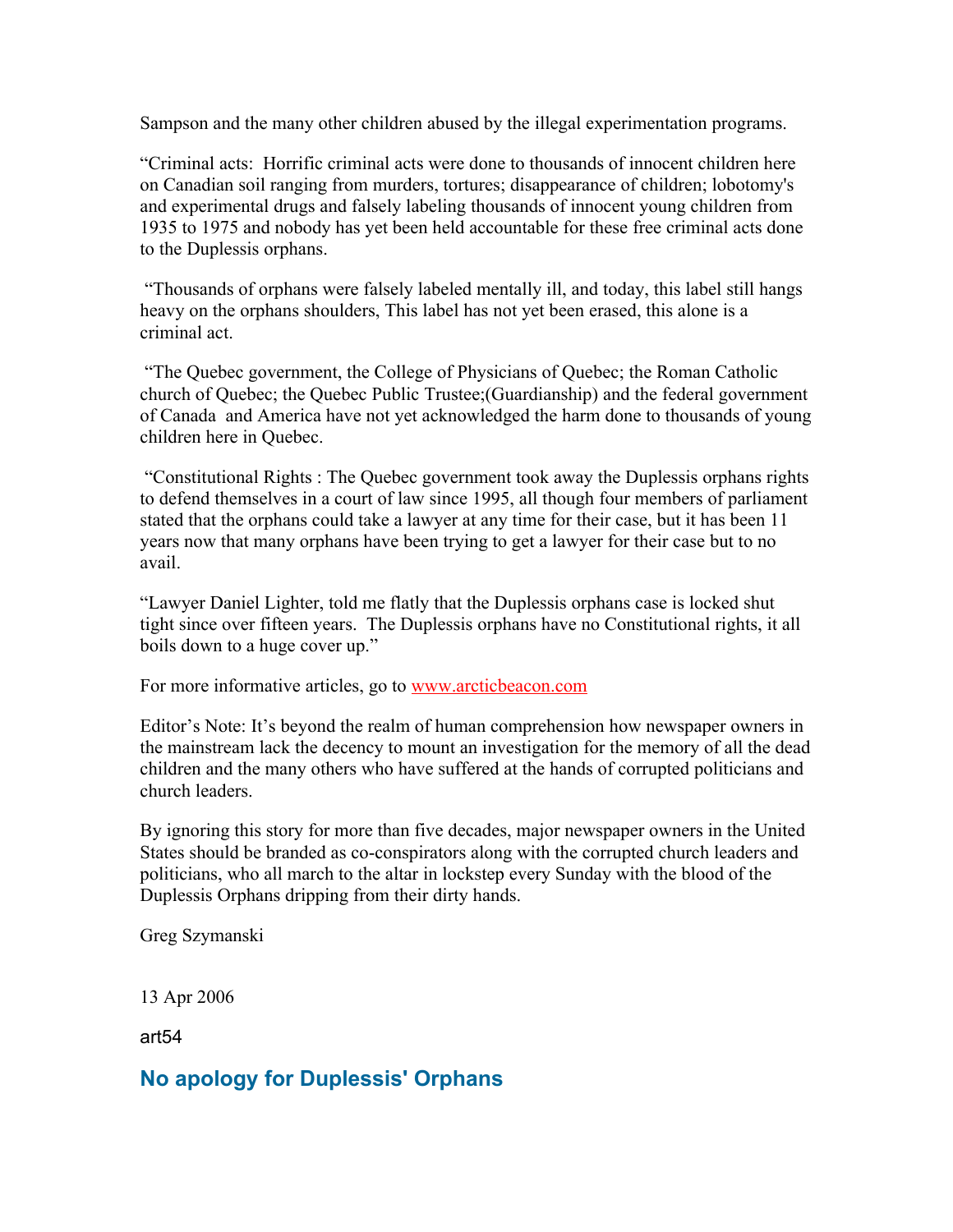Dateline: 09/16/99 Updated: 12/21/99

#### *NBC DATELINE TO BROADCAST TRAGIC STORY OF QUEBEC'S DUPLESSIS ORPHANS 15 million Americans to watch*

*Tuesday, December 21, at 10 p.m. NBC Dateline will broadcast the tragic story of the Duplessis Orphans. This Award winning NBC network news magazine hosted by Jane Pauley and Stone Phillips, whose ratings average 15 million viewers, will report on the plight of the victims. The viewers will learn about the events which led to the transfer of some 3,000 normal children from orphanages to psychiatric asylums from 1940 to 1960. This broadcast follows the Quebec Bishops' refusal to apologize to the victims and Premier Bouchard's refusal to compensate the victims.*

The Catholic Church in Quebec, after consultation with its bishops, maintained that it has nothing to apologize for in its treatment of the so-called "Duplessis' Orphans".

Nor does the Church intend to give any financial compensation to individuals or contribute to a fund intended to assist the Duplessis' Orphans. The Church states that it has already given much and that it continues to give liberally. Moreover, they are ready to continue the community work they have been doing for years and are willing to help by offering counseling services.

The Church does not intend to apologize because such a gesture would constitute a disavowal of the historical work accomplished under difficult conditions by the religious communities, according to Mgr Pierre Morissette, Bishop of Baie-Comeau and president of *l'Assemblée des évêques du Québec* (Assembly of Quebec Bishops), Cardinal Jean-Claude Turcotte, archbishop of Montreal, and Mgr Maurice Couture, archbishop of Quebec.

After reading this declaration, the trio of bishops faced a barrage of questions from journalists. The Assembly of Bishops also stated that after the press conference, Mgr Morissette and the Cardinal Turcotte will not make any more statements on this subject.

The Church deferred blame to the families of the Duplessis' Orphans, stating that to be deprived of contact and affection of the members of one's family constitutes, in itself, a wound whose scars run very deep. They said that the Church sympathizes with these orphans who, placed in institutions or given up by their families, had to live such a childhood.

### **Who are the Duplessis' Orphans?**

The approximately 3,000 surviving "Orphans" claim that, as children, they suffered abuse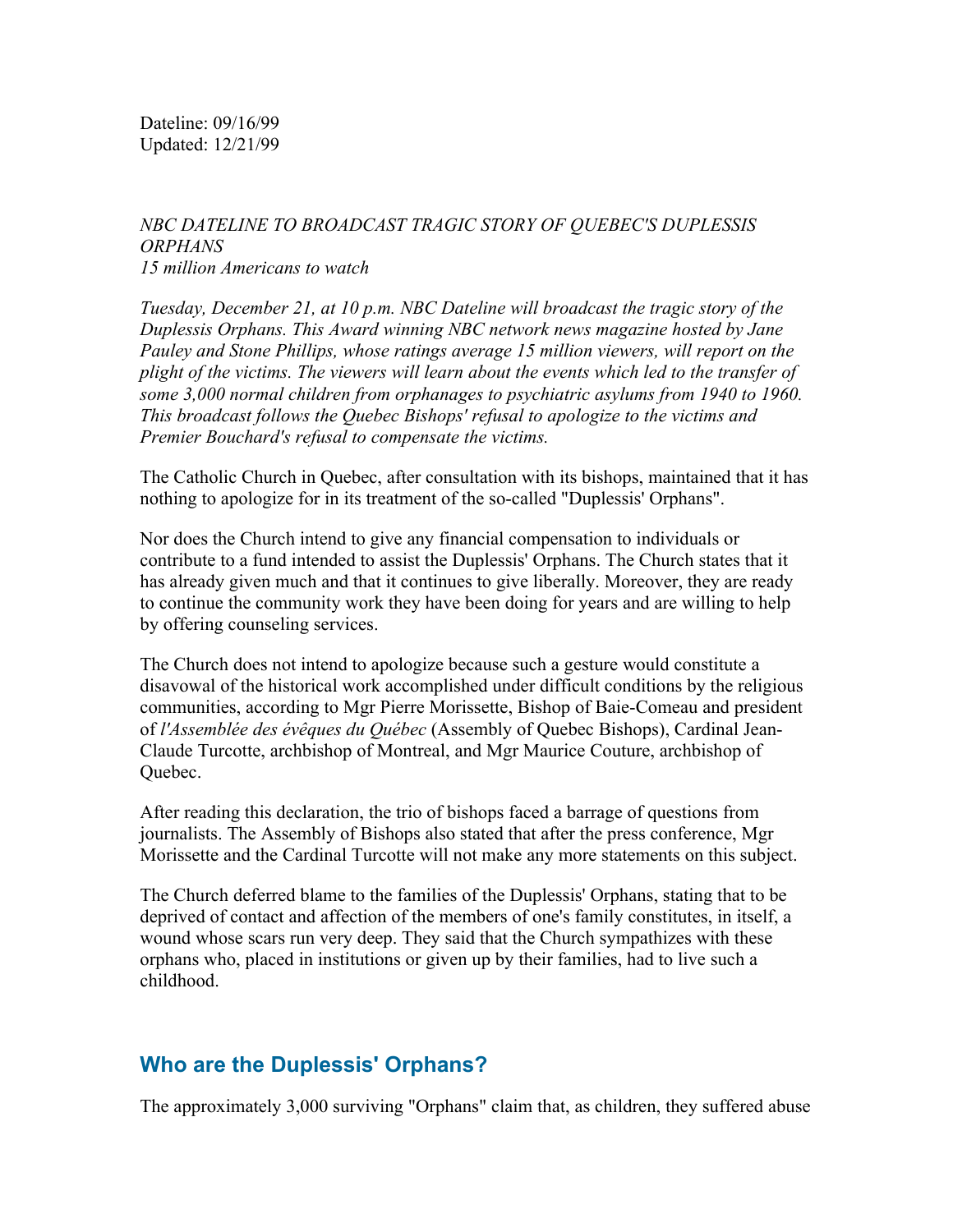while in the care of religious orders. The alleged incidents took place during the 1930's, '40s and '50s, under the regime of Premier Maurice Duplessis, hence the name, Duplessis' Orphans.

During this period, which became known as *la grande noirceur* (the great darkness), there was no state-run organization that was responsible for the care of orphans. They were left in the care of the religious orders that ran the orphanages. It is believed that most of the "Orphans" were children born out of wedlock.

Because the Quebec governement could obtain more funding for mental hospitals than orphanages, (\$2.75 a head per day instead of \$.75), some schools and orphanages were transformed into psychiatric institutions in 1954 in order to qualify for funding from the federal government.

The Duplessis' Orphans claim doctors wrongfully labelled them as insane or mentally deficient and that once placed in psychiatric hospitals, they were treated as mental patients or used as free labour. The "Orphans" say they were subjected to treatments such as straightjackets, electroshock, excessive medication, detainment and even lobotomies! The accounts of physical and sexual abuse are horrific.

The "Orphans" were eventually released with little or no formal education and medical records stating they were insane or retarded. They had little chance for a normal adult life. Many wound up on social assisitance and remain extremely vulnerable.

Now, the "Orphans" are demanding an apology from the Quebec government, the Catholic Church, and the medical profession for the way they were treated. The Bouchard government has already apologized and has offered a \$3,000,000 compensation package, which the "Orphans" have refused. They feel that the package, which provides about \$1,000 per orphan, is humiliating and insulting.

The Duplessis' Orphans Committee is calling for a public inquiry. The Quebec Ombudsman's office has already stated that the case has merit and the government's offer is inadequate. Based on settlements in similar cases, the "Orphans" compensation should be at least \$60 to \$100 million. The government has responded by correcting the medical files of those who were wrongfully diagnosed as being mentally ill.

The Church has refused to admit to any wrongdoing. According to Mgr. Cardinal Turcotte, the events have to be taken into the context of the era in which they occured. The Church at the time had the sole responsibility for orphans and the nuns responsible for their care had to work under terrible conditions. If the Church hadn't taken them in, the "Orphans" would have been left to fend for themselves on the street.

The Church maintains that they did their best under trying circumstances. Mgr. Turcotte conceded that possibly normal children were placed in mental hospitals but if misdiagnoses occured, then the medical profession should be held accountable, not the Church.

The Church has offered to give counseling, but the "Orphans" say that's not enough. They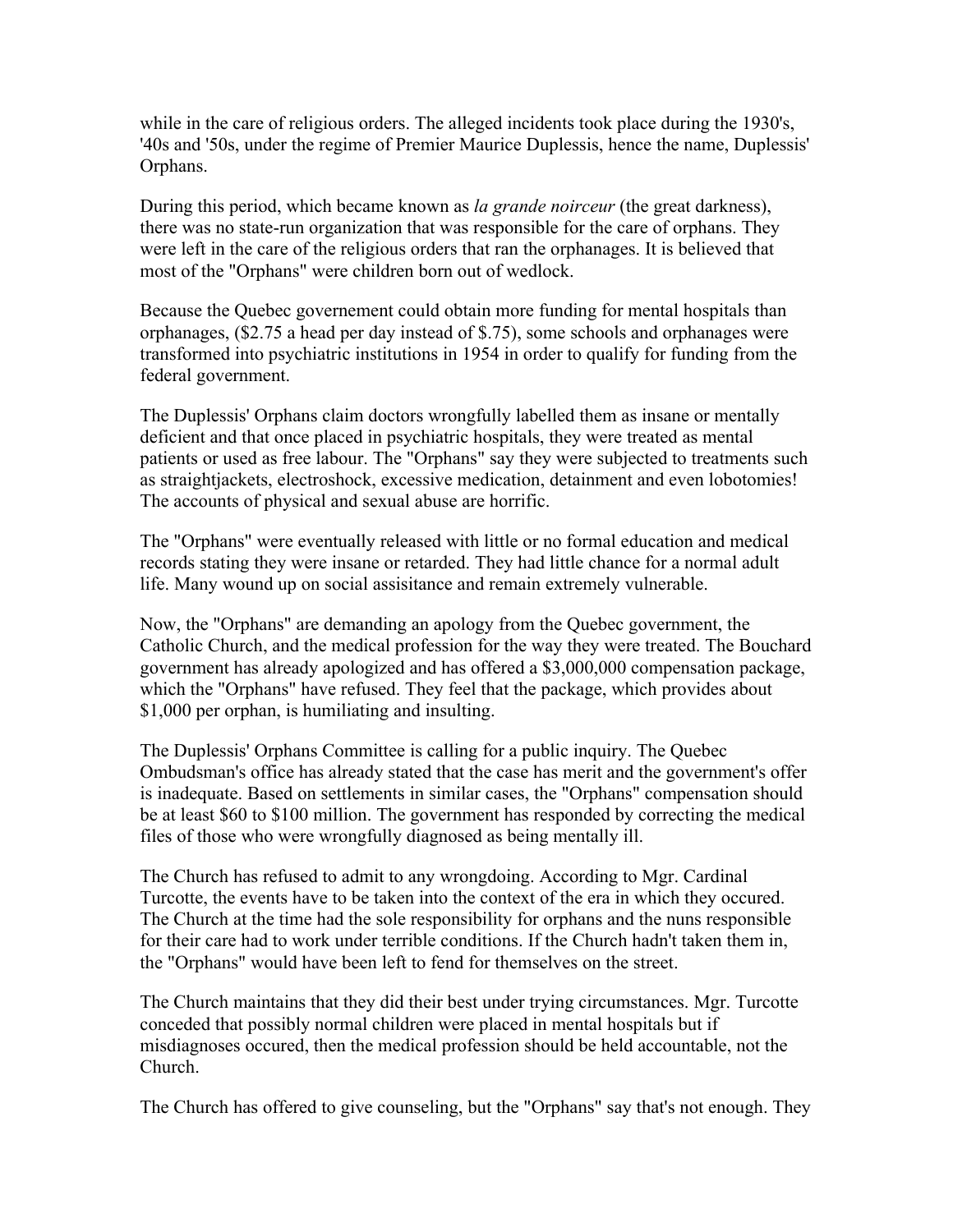are calling for all Catholics to boycott the collection plate, starting Oct. 3rd. Orphans and their supporters will greet parishioners and hand out information fliers. People will be asked to place part of the flier in collection plates instead of money.

After the press conference, Bruno Roy, himself a victim and now a writer and president of the Committee of Institutionalised Duplessis Orphans was livid. "They absolutely refused to apologize and they are assisting in an operation of disinformation. And now they are treating us with contempt." Roy said. "When I think that the Pope has just said that the Church was going to recognize its historical wrongs. Really, there is no doubt, that Quebec is a distinct society."

Roy is one of the few "Orphans" who has managed to cope with his emotional scars. A retired teacher with a doctorate in literature, he was 11 when his orphanage, Mont Providence, was reclassified as an asylum.

Once again, noted Roy, the Church has placed the blame on mothers who threw their children out on the street. However, contends Roy, it was the sermons and the fingerpointing of the Church which caused many unwed mothers, under threat of alienation, to abandon their offspring. "You are sinners!", the women were told.

# **Hidden from History: The Canadian Holocaust**

#### **More Canadian Horror!**

It wasn't that long ago that me, Nancy Mayer, Irene Deschenes and George (a Duplessis orphan) followed the Canadian Bishops from their conference in Cornwall to a church in Kingston, Ontario, where they planned to co-celebrate mass. We planned a VERY SMALL demonstration..3 women and an aging man. I carried a sign that said: "Female victims ignored" and Nancy, Irene and George carried crosses with a heart in the middle with the words "sexual abuse" written in red. A formidable group!

A priest told us to get off church property or he would phone the police. A Catholic woman tried to form a physical barrier between the "protestors" and the bishops. The priest/pastor hissed at the woman: "Don't talk to them!" The bishop's had security tightened and they entered their bus without a word to the 4 "terrorists" who were held at abeyance.

### **Duplessis orphans call for exhumations: Aim to show children were experimented upon**

National Post Saturday, June 19, 2004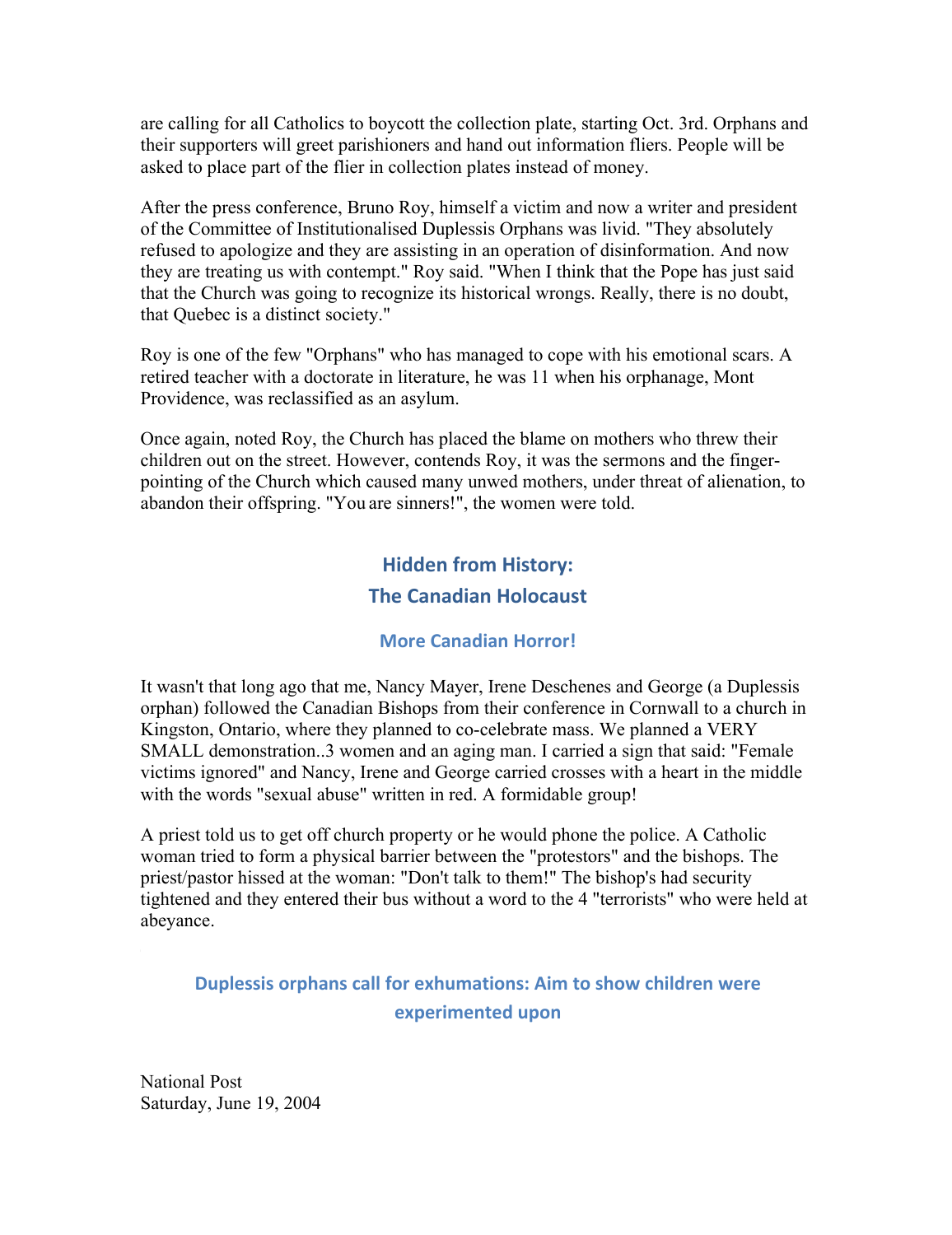#### Byline: William Marsden

A group of orphans are fighting for the bodies of children to be exhumed from an abandoned Montreal cemetery in a bid to discover whether they were the subject of medical experiments. The group has hired a lawyer to ask a court for permission to dig up the bodies of the children, who were also orphans, and perform forensic examinations.

Rod Vienneau, a spokesman for the orphans, said, "We want to show that these people were the victims of medical experiments such as lobotomies." There were about 20,000 orphans during the 1940s, '50s and early '60s -- generally called the Duplessis era, after Quebec premier Maurice Duplessis -- who were handed over to various religious institutions.

Thousands were labelled mentally deficient and sent to asylums and other church-run institutions because the nuns running the establishments received larger subsidies for the mentally ill.

The orphans' group claims children buried in an abandoned cemetery in east-end Montreal may have been victims of medical experiments performed at the old Cite de St. Jean de Dieu insane asylum, now Louis-Hyppolite Lafontaine Hospital.

The group's lawyer, Daniel Lighter, said, "If there is evidence of this kind of activity, then it would certainly be important evidence in a suit against the government, church and doctors."

Mr. Lighter said it will take several months to analyze whether there is enough proof to persuade a judge to order the exhumations. Many orphans were sexually abused and forced to work in slave-labour conditions. Some claim as well that many were subjected to medical experiments inside the asylums.

Albert Sylvio, 62, was a Duplessis orphan who lived at St. Jean de Dieu in the 1950s. He said that during that time, he transported about 60 bodies of fellow orphans from the operating rooms to the basement morgue. "I undressed them and washed them and prepared them for burial," he said. "We put them in cardboard boxes. Some of them were children." He said the bodies were then taken to the cemetery and buried in unmarked graves.

"There was never any ceremony. Some of these people died on the operating table. Some had been sick and some had committed suicide." The medical experiments are alleged to have been performed on living orphans.

Paul St. Aubain, another Duplessis orphan, said he was lobotomized at age 18 at a mental hospital in Joliette called St. Michel Archange. "I wasn't ill," he said. "They did it without my consent, without my permission. They were experimenting with me. I was a prisoner." Mr. St. Aubain, 52, said he spent 25 years in various mental institutions run by nuns in Quebec and during that time saw "other orphans who were lobotomized."

He said doctors also gave him electroshock therapy and numerous psychiatric drugs. Mr.